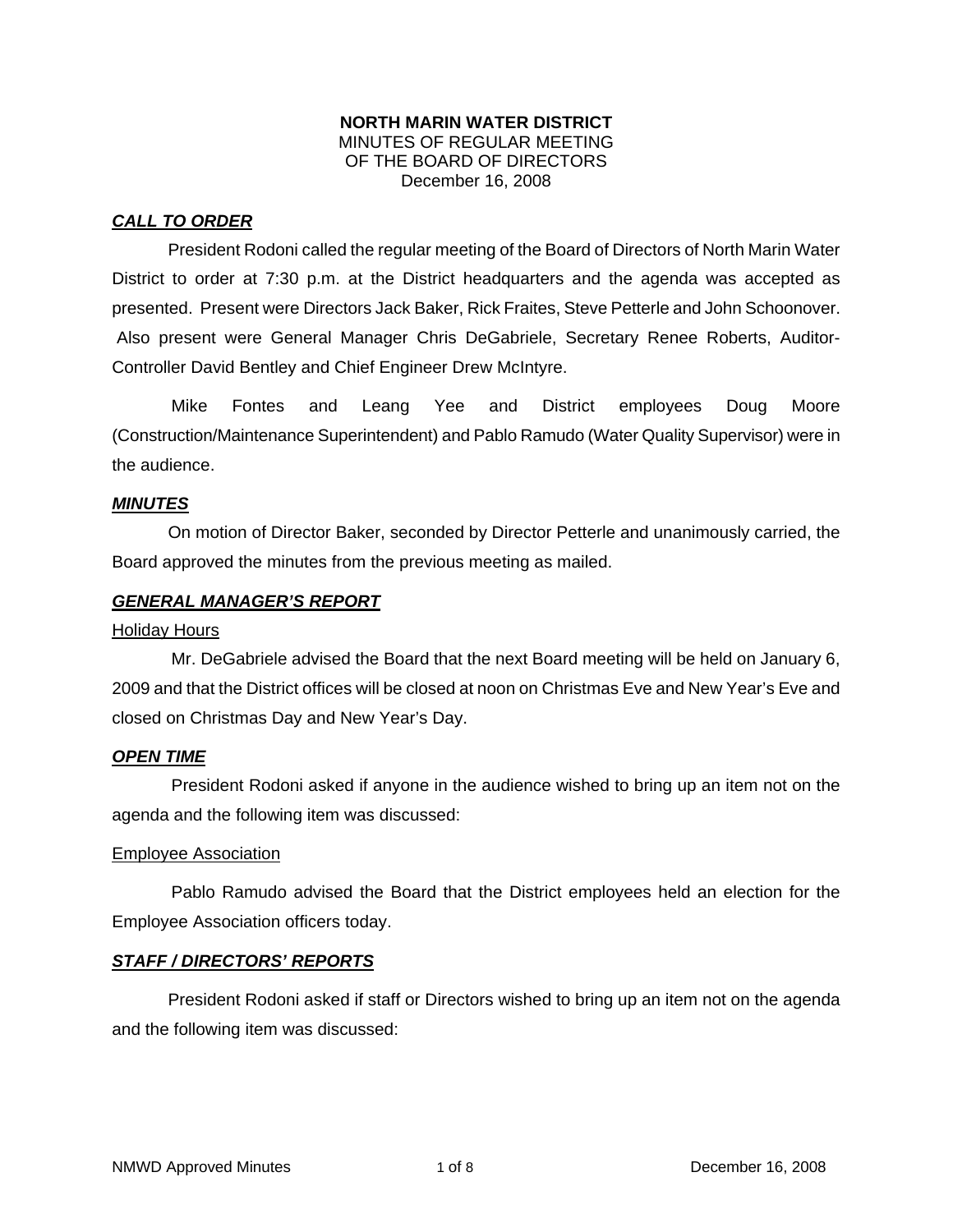### Committee Appointments and Assignments

 President Rodoni announced that Directors' committee appointments and assignments will remain the same as last year with the exception that Director Baker will replace Director Schoonover as the alternate representative to the Water Advisory Committee.

### *MONTHLY PROGRESS REPORT*

Mr. DeGabriele presented the monthly Progress Report for the month of November and stated that water production in both Novato and West Marin is up slightly from last year and that the District is on target with its forecast for production. He advised that there has been no production from Stafford Water Treatment Plant or the Recycled Water Facility in November. He further advised that the fiscal year total rainfall stands at 3.9 inches and that there has been no change in lake storage since October. Mr. DeGabriele stated that the Oceana Marin irrigation fields were able to operate due to the mild weather and freeboard has increased in the storage and treatment ponds. He pointed out that crews are preemptively replacing Polybutylene pipes at Santolina, Rock Rose and Fontana and service saddles in Plaza DeMira and Plaza Loma. He said that Water Conservation rebates for high-efficiency toilets and washing machines continue and that 4300 washing machines have been rebated since the program began in Novato. Mr. DeGabriele said that Ryan Grisso, District Water Conservation Coordinator, will present his report early next year. He stated that twenty-one Water Smart Home Surveys have been conducted. He advised that the considerable increase in consumer system problems were due to meter leaks on the consumer side, but that overall, consumer complaints are down 45% from a year ago.

Mr. Bentley reported that at the end of November, the District's Investment Portfolio had a cost value of \$9.2M and earning approximately 3.1%. He advised that 53% of the District's portfolio was invested in Local Agency Investment Fund and that a \$1M 30-day Bank of Marin Time Certificate of Deposit matured in November.

### *CONSENT CALENDAR*

On the motion of Director Petterle seconded by Director Fraites and unanimously carried the following item was approved on the Consent Calendar:

### *COLLEGE OF MARIN PHASE II - MAIN BUILDING*

The College of Marin Indian Valley Campus Phase 2 project consists of the construction of one new building and renovation of existing parking lots. The Novato Fire Protection District requires fire sprinkling of the new building, 3 new commercial hydrants and one upgraded hydrant. New water facilities required include 360 feet of pipe, 4 commercial fire hydrants, one 6-inch fire service, one 2-inch domestic service and one 1  $\frac{1}{2}$ -inch irrigation service.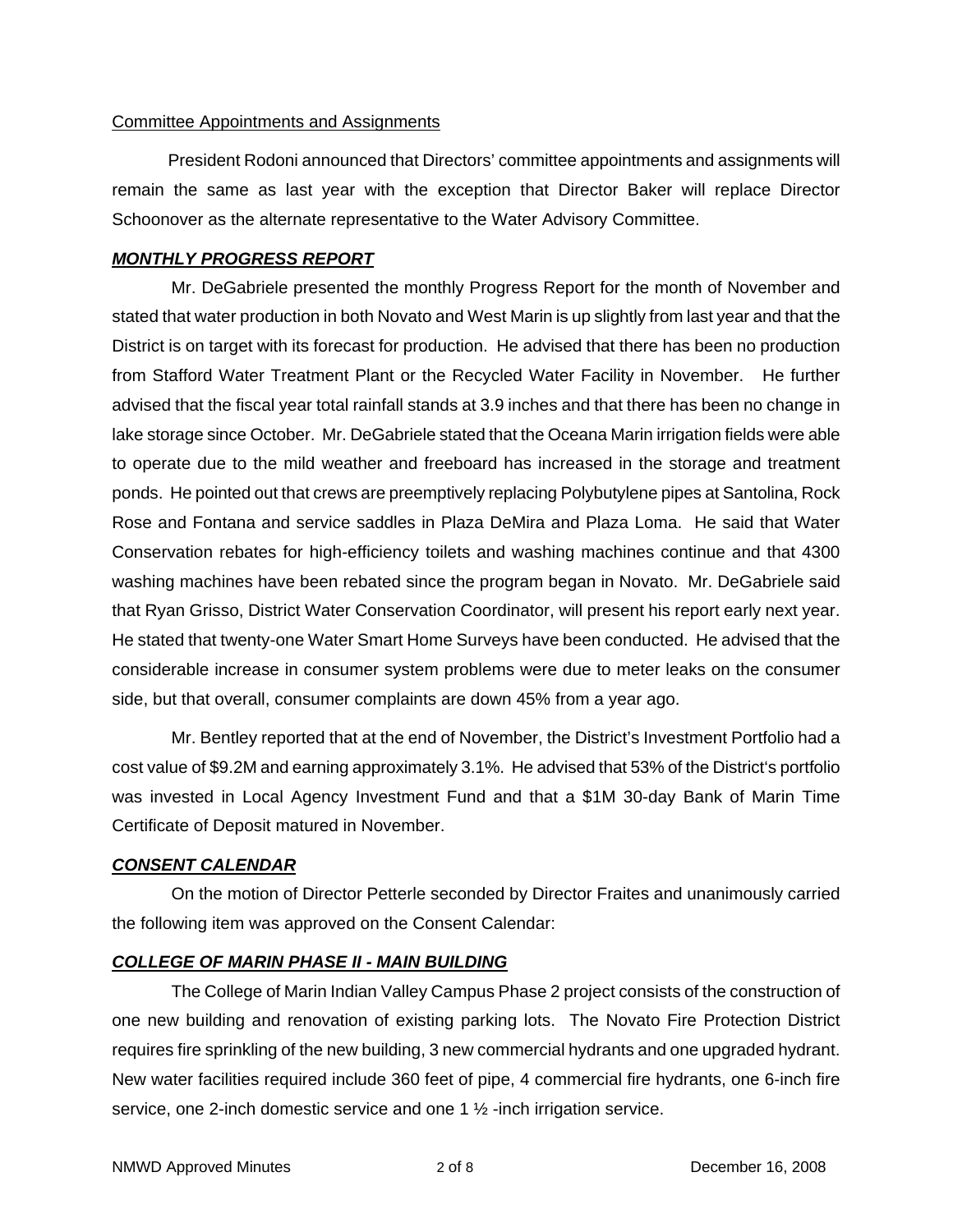The Board approved Resolution 08-33 entitled, "Authorization of Execution of Water Service Facilities Construction Agreement with Marin Community College District."

# *APPROVE: LEONARD CHARLES & ASSOCIATES PROPOSAL TO PERFORM CEQA REVIEW -- CREST TANK #2*

Mr. McIntyre stated that the Improvements Projects budget includes the preliminary design phase and permitting for the second Crest Tank and that staff is recommending that Leonard Charles & Associates provide the necessary environmental review work for this project. He reminded the Board that the Novato Water System Master Plan identified that there is a 300,000 gallon deficit in storage in the Crest Zone and that the second tank will be equal in size to the existing tank at 500,000 gallons thereby providing more storage than the minimum recommended. He said this would allow more flexibility if the first tank were taken out of service for repair. He advised that he asked Leonard Charles to add an additional element to his scope of work which is provide more outreach to customers earlier on in the process and an additional scoping meeting. Mr. McIntyre said Leonard Charles' cost is under \$13,000 which is reasonable and within the budgeted amount.

On motion of Director Petterle and seconded by Director Schoonover, the Board unanimously authorized the General Manager to execute an agreement with Leonard Charles & Associates in the amount of \$12,950 for the Crest Tank No. 2 CEQA documentation.

### *APPROVE: ADVERTISEMENT FOR BIDS – PONTI TANK RECOAT*

Mr. McIntyre advised the Board that staff is ready to move forward with the recoating of Ponti tank which is included in this year's Improvement Projects budget. He explained that the 32 year old 500,000 gallon tank serves south Novato and has never been recoated and that \$450,000 has been budgeted for complete replacement of the inside of the tank and the overcoat of the exterior. He said that staff is recommending full removal and recoating of the tank exterior coating as it currently contains lead-based paint and the exterior lead-based paint on the roof of the tank is degraded. He stated that complete removal of the exterior paint will result in a longer-lasting coating. Mr. McIntyre said that the estimate is \$83,000 over the budgeted amount because of removal of the exterior lead-based paint was not part of the original estimate; and he stated he believes the competitive bid process will drive the estimated overrun closer to the original budget. He advised that there will be outreach to homeowners in the vicinity of the tank to keep them apprised of the construction, and the project is scheduled to be finished by the end of this fiscal year.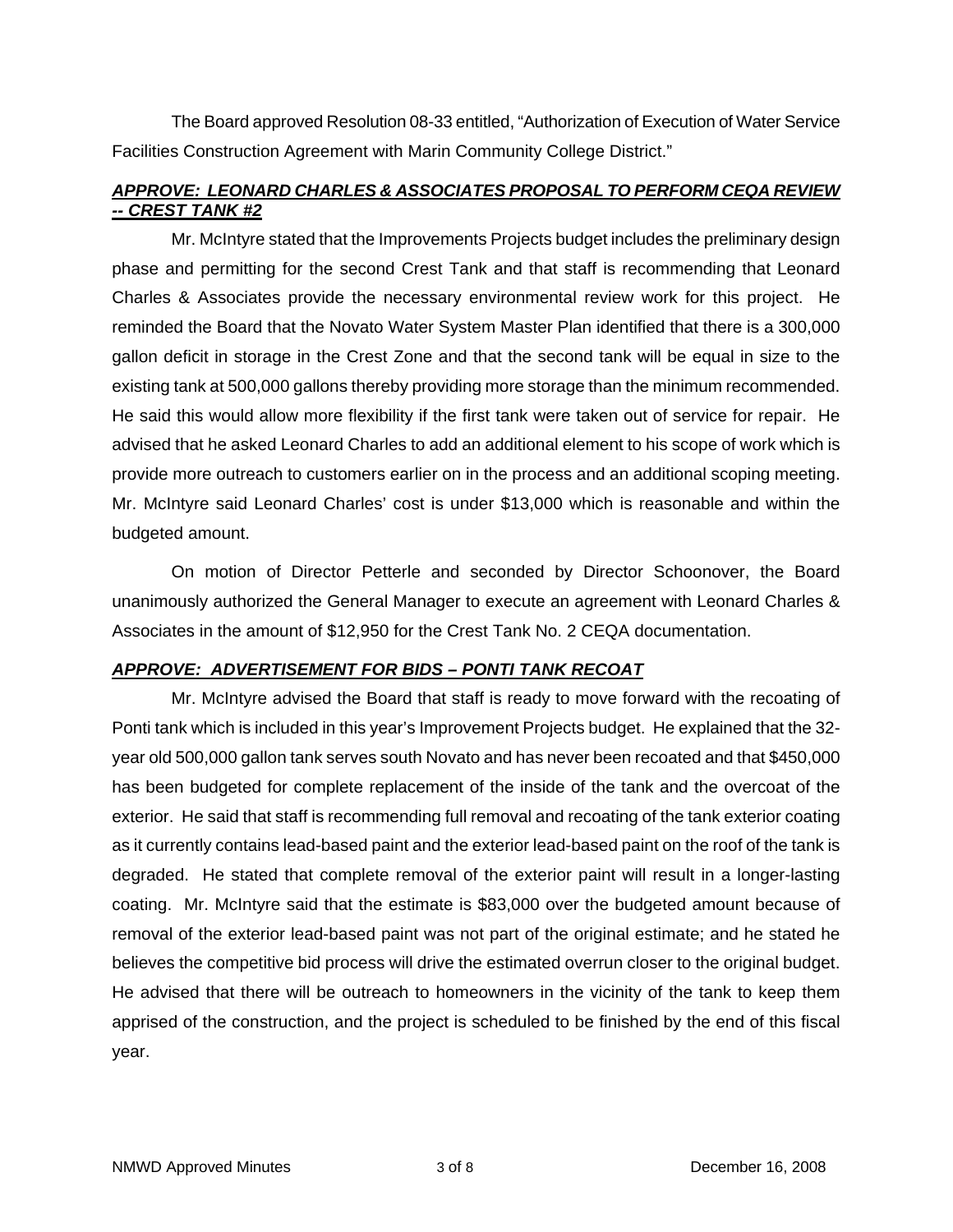On motion of Director Petterle and seconded by Director Fraites, the Board unanimously approved the bid advertisement for the Ponti Tank Recoat Project.

### *APPROVE: NBWRA PROPOSED OP-ED FOR REVIEW*

Mr. McIntyre advised that the North Bay Water Reuse Authority has distributed advance copies of the Draft Environmental Impact Report for all agencies to review and that outreach actions are planned to dovetail with the release of the DEIR. He said that the District's Recycled Water Project with Novato Sanitary District and Las Gallinas Valley Sanitary District is part of the DEIR. He stated that an Opinion-Editorial article presented tonight for Board direction and approval is intended to remind local citizens about the program and provide an early notice of the release of the Draft EIR. Mr. McIntyre said the Op-Ed piece will be signed by the District and Novato Sanitary District's Board Presidents and will be published in the Marin IJ in January.

Mr. McIntyre stated that with the release of the DEIR, it is a good time for the Recycled Water Sub-committee members from all three boards to meet with the consultant who will provide an overview of key points of the document. He said it is staff's intent to bring the EIR back to the Board for certification for its individual projects.

On motion of Director Fraites and seconded by Director Petterle, the Board unanimously approved submission of the Opinion-Editorial article to local newspapers.

# *APPROVE: NORMALIZING IRREGULAR WATER SERVICE TO YEE AND FONTES*

Mr. McIntyre provided a summary of events leading up to tonight's request for approval of normalizing irregular water service to parcels owned by Leang Yee and Mike Fontes adjacent to Petaluma Boulevard South. Both men were in the audience. Mr. McIntyre said that the proposed Dutra Haystack Landing Asphalt and Recycling Facility project Draft EIR revealed that Dutra's oneinch water meter has historically been used to provide water service to two adjacent parcels owned by Yee and Fontes. He stated that when contacted, Mr. Yee advised that his parcel had been receiving water from the Dutra meter since it was originally installed in 1966. Mr. McIntyre advised the Board that it was staff's intention to wrap together the Dutra Project and the irregular water service to Yee and Fontes but that the Dutra Project is taking longer than anticipated; and, recognizing that the connection fees will be increased in January, it is important to move this issue forward.

Mr. McIntyre said that the District received determination from Sonoma County Local Agency Formation Commission (LAFCo) that the Yee and Fontes parcels are legal non-conforming parcels and can be served by the District. He said that Sonoma County LAFCO would have to approve services because service was not officially provided in an approved fashion prior to 1994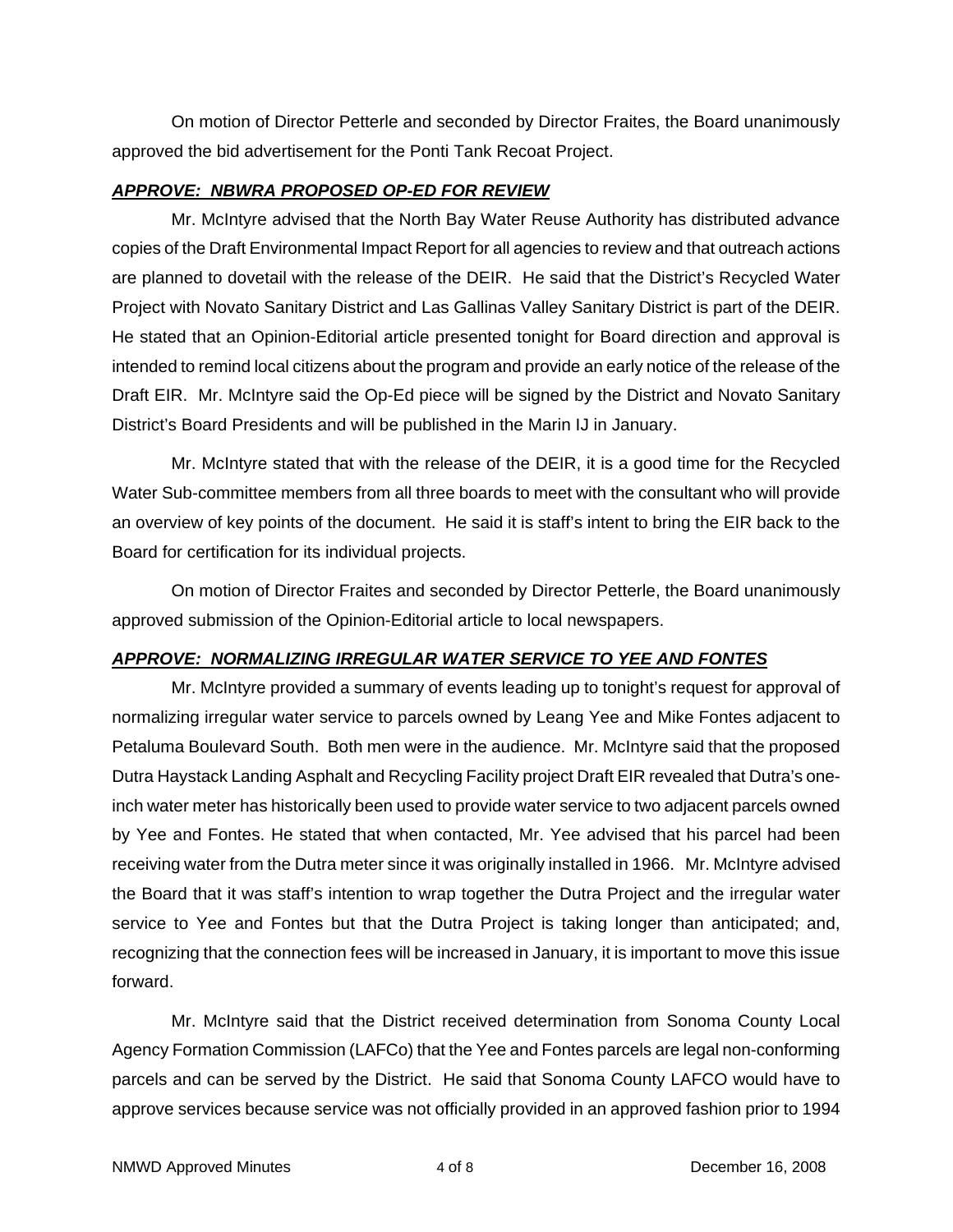when LAFCo took responsibility for oversight of service territories. He noted that the District has been serving the Dutra parcel since the 1960's; therefore, the Sonoma LAFCo was not involved with the District, but LAFCo would now be required to approve service to the Yee and Fontes parcels.

Mr. McIntyre presented two options for Board consideration: 1) that single service application be allowed for both the Yee and Fontes parcels not to exceed one dwelling unit per parcel, subject to conditions set forth, including owners obtaining approval by Sonoma County LAFCo; owner obtain easement from Dutra parcel for private water line to serve said parcels; Owner enter into an outside water service agreement with the District stipulating limitations on said service including continuation of irregular sub-metering from the Dutra meter. In addition, Owners will pay \$2,000 as a partial deposit for future service line installation costs to be applied at such time when the District can install individual meters to the Yee and Fontes parcels; pay current District connection fees for a single family residence (\$8,600 per parcel); pay all staff costs associated with processing an outside water service agreement (estimated at \$2,500 per parcel); or 2) terminate water service to both the Yee and Fontes parcels.

Mr. McIntyre said that staff believes that Option One would be appropriate and fair to Yee and Fontes and to the District and its customers. He advised that these options have been reviewed by legal counsel. Mr. McIntyre advised that there is another parcel in the vicinity, owned by Mr. Nerviani, who has periodically asked for water service from the District but has been denied water service because the parcel resides outside of the District's boundary. He said that if the Board decides to proceed with Option One, it is only fair that if Mr. Nerviani wants water service, the same conditions would be afforded to him. He noted that Mr. Nerviani is not in a position to request service at this time.

There was discussion on the size of the parcels in question and intended water use.

Mr. Yee addressed the Board and said that he has tried to normalize his water service for a long time. He provided a history of the parcels dating back to the 1950's and how he began receiving water service from the District via the Dutra parcel. Mr. Yee stated that he uses very little water and is very careful to not waste it.

Mr. Fontes asked for information on LAFCo and an explanation on the \$2,500 charge associated with staff costs. He stated that his parcel is zoned agriculture and doesn't anticipate an increase in water use. Mr. Yee asked what is the purpose of the \$2,000 deposit. Mr. McIntyre answered Messrs. Fontes and Yee's questions.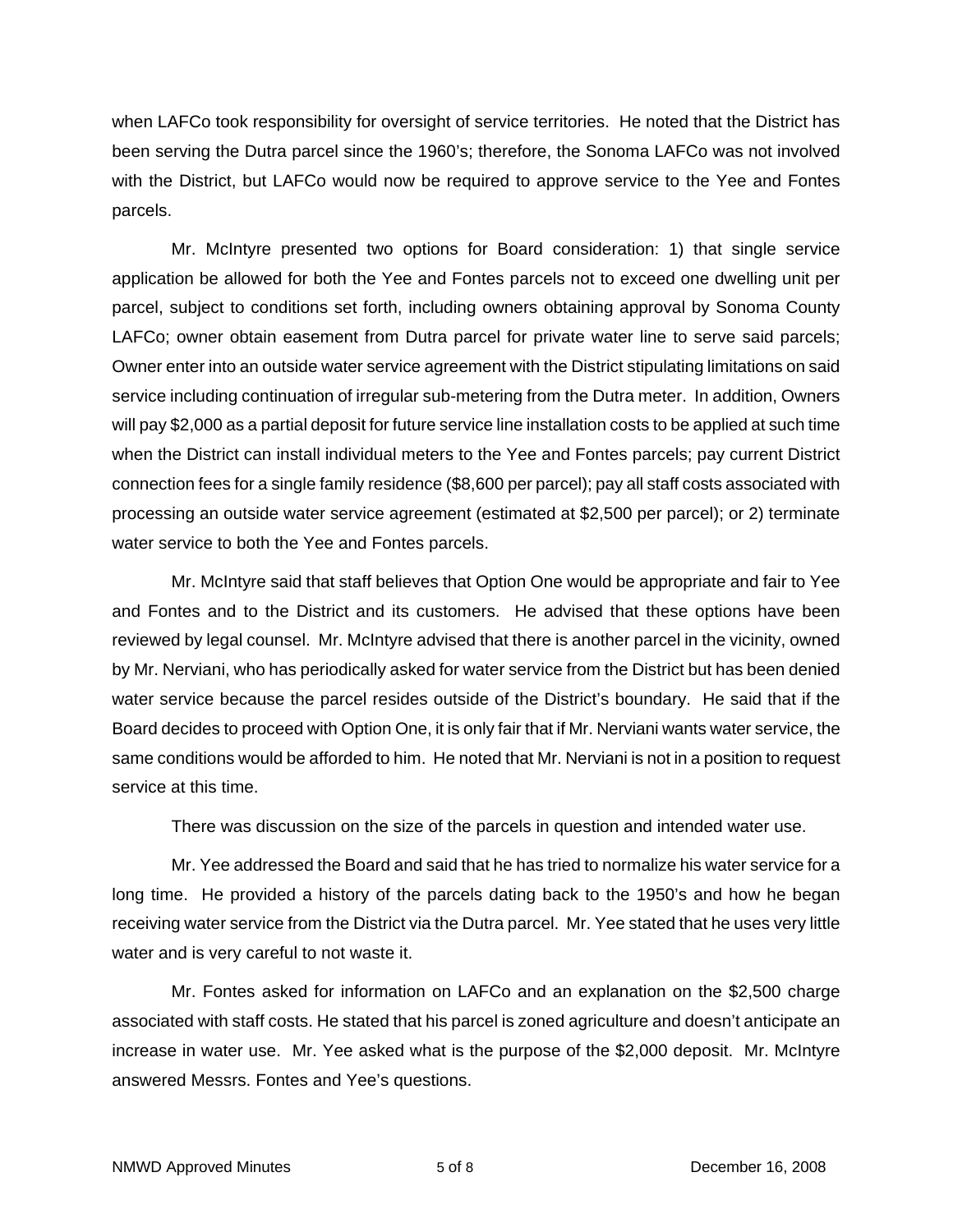Director Schoonover made a motion to approve Option One. Before seconding the motion, Director Baker expressed concern about the awkward history of the parcels and he stated that he hopes that the issue is not revisited some day by new owners.

Director Rodoni asked if the agreement includes language that if water service became available from the City of Petaluma, that the agreement would be void and Messrs. Yee and Fontes would seek water service from Petaluma. Mr. McIntyre replied yes.

The Board unanimously approved Option One for continuation of service to the Fontes and Yee parcels.

Mr. Fontes and Mr. Yee thanked the Board and left the meeting.

### *APPROVE: LETTERS TO RETIRING SONOMA SUPERVISORS REILLY AND SMITH*

Mr. DeGabriele presented letters of congratulations and thanks to Sonoma County Supervisors Tim Smith and Mike Reilly who are retiring after serving 20 years and 12 years respectively on the Sonoma County Board of Supervisors. He said that both men cooperated with the District throughout the years.

On motion of Director Fraites and seconded by Director Petterle, the Board unanimously authorized both letters to retiring supervisors Reilly and Smith.

# *INFORMATION ITEMS*

# *FIRST QUARTER FY 08/09 WATER QUALITY REPORT*

Mr. Ramudo provided the quarterly water quality report and stated that there was a large number of algae identified in Stafford Lake water and that the diversity of algal species was up from last year. He said that a small algae bloom, lasting seven weeks, impacted filtration at the Stafford Treatment Plant and efficiency was reduced. Mr. Ramudo stated that the Solar Bee aerator units were adjusted on a weekly basis which prevented a large bloom. He said there were no coliform positive samples this quarter in the Novato distribution system and the average disinfection byproducts concentrations were below the MCL this quarter.

Mr. Ramudo reported that in Point Reyes there has been severe salt water intrusion in the wells which when combined with chlorine has caused an increase in the disinfection by-products this quarter.

Mr. Ramudo presented charts depicting creek flows in Lagunitas Creek comparing years 2004, 2007 and 2008 and he noted that there was no variation in the creek flows during those three years. He said that in 2007 there was moderate salinity intrusion, and the District was not required to notify the public. In 2004 and 2008 salt water intrusion was experienced. He noted that in 2004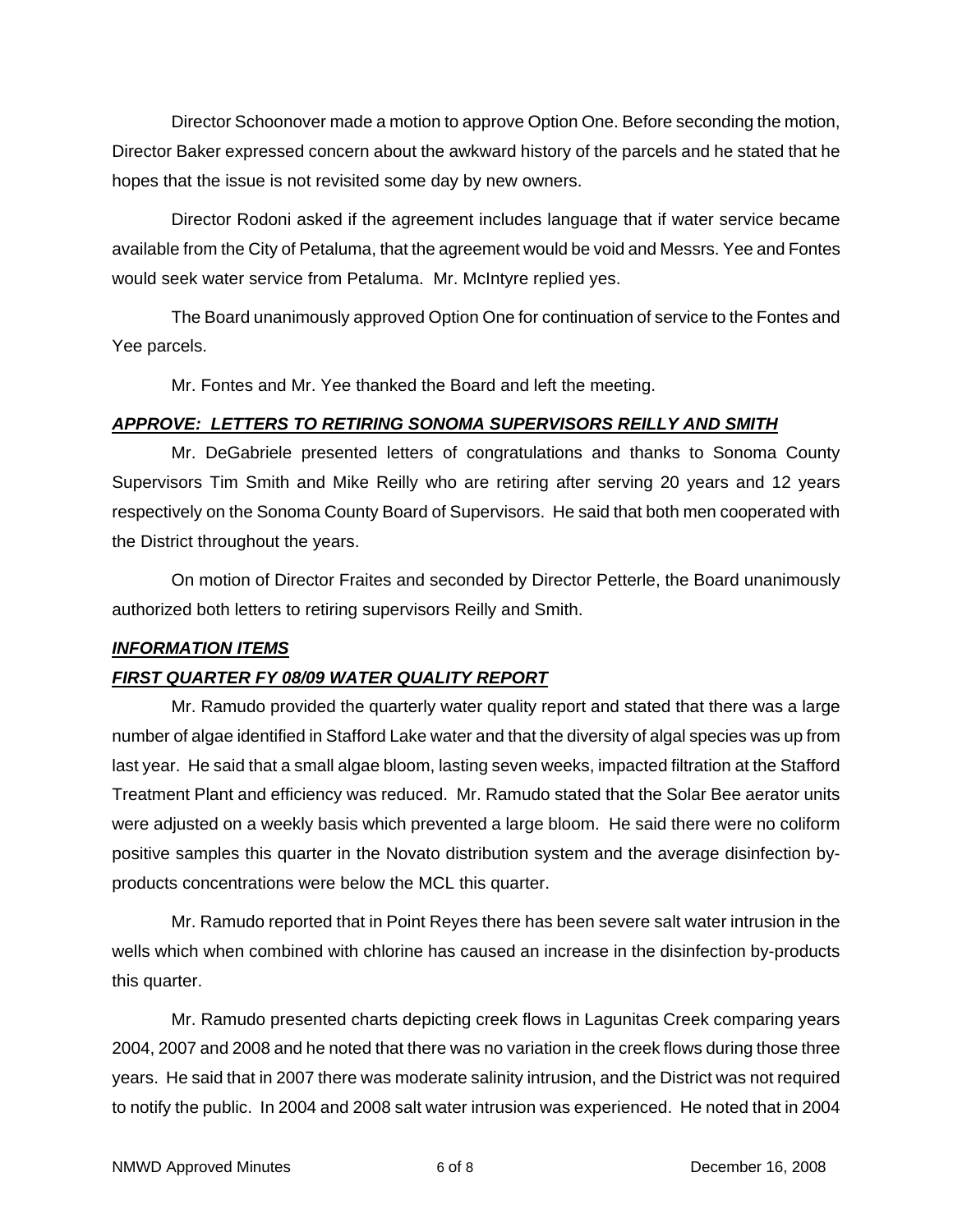there was limited storage in West Marin and the District was not able to perform off-tide pumping which allows salt water in the wells. This year, off-tide pumping was performed and there still was salinity intrusion in the wells. Mr. Ramudo's second chart identified high tides during 2004, 2007 and 2008 and explained that off-tide pumping is performed when high tides reach six feet and above and pumping is stopped three hours before and three hours after high tide to prevent drawing salt water that could be in the creek into the aquifer. In years 2004 and 2008, spring high tides were nearly identical. Mr. Ramudo opined that the high tides may have had an effect on the salinity levels. The third chart showed the sodium levels and that in August 2008 the sodium levels rose above the threshold of 50mg/L with the high level being 85mg/L. He said that in 2004 the high level was 92 mg/L and in 2007 it was below the 50 mg/L.

Mr. Ramudo summarized his analysis by saying that he could not ascertain a clear reason for salinity intrusion even with off-tide pumping and closely observing the operation of the system. He cautioned that as sea water rises, the salinity intrusion will worsen.

Mr. Ramudo answered questions from the Board. He said that two ways to mitigate the salinity intrusion are to find a new source of water, and salt removal through treatment. Mr. McIntyre added that a study performed for the Point Reyes Treatment Plant looking at ways to deal with the salinity problem revealed that treatment was more costly than the Gallagher Well Pipeline Project which is currently in the environmental review process. Director Rodoni said that a trip to Washington, DC to make another appeal to fund the Gallagher pipeline is necessary and there may be other funding sources available.

# *PRESENTATION OF FIELD COMPUTER ACCESS TO DISTRICT MAPS AND DRAWINGS*

Construction/Maintenance Superintendent Doug Moore demonstrated how District maps and drawings can be accessed in the field using his laptop computer. He explained that all District maps and as-builts have been digitized and are stored on his laptop as well as on the District's server. Director Rodoni asked who besides him has a laptop in the field and Mr. Moore replied that just he did. Director Rodoni stated that it would be good for foremen to have access in the field as well.

# *WATER PROJECT DEIR PROPOSED PUBLIC MEETING FORMATS*

Mr. DeGabriele advised the Board that the Sonoma County Water Agency released the Water Project Draft EIR. He said that last spring when the Water Project DEIR was anticipated to be released, there was discussion about conducting sub-regional public meetings for the purpose of receiving public comments, but that the release of the DEIR was postponed. Mr. DeGabriele stated